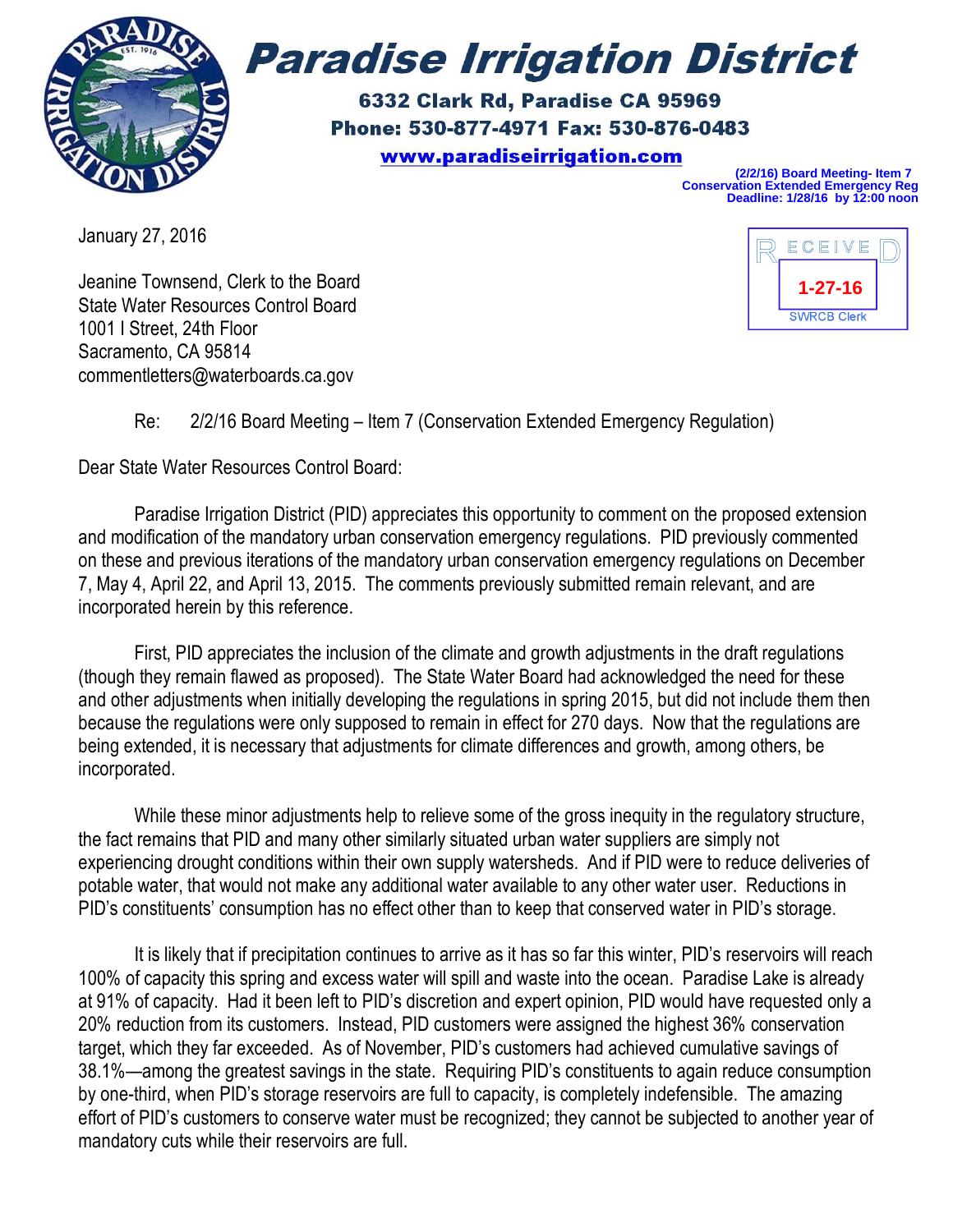Clearly, where PID's stored water supplies are at or approaching 100%, there is no drought "emergency" affecting PID and necessitating these disproportionate conservation targets. If PID's constituents know that their reservoirs are full to capacity and spilling over, how can the District or the state claim that a drought emergency requires applying these emergency regulations to PID ? Imposing obviously unnecessary "emergency" restrictions when the District is not experiencing drought conditions is arbitrary and capricious and will do nothing but confuse and anger ratepayers, leaving the District and the state with little credibility.

Although the proposed extended emergency regulations include a 4% conservation tier for suppliers not experiencing drought conditions, the minimum threshold to qualify of four years' reserved supply is ridiculous—especially given that this assumes the impossible circumstance that the supplier would not receive any rainfall at all in those four years. Requiring four years' supply and mandating the impossible assumption of zero precipitation for four consecutive years makes the 4% conservation tier totally unachievable except for a few suppliers in a unique situation.

Aside from the imposition of draconian measures on suppliers not facing drought conditions, there are many other issues that must be remedied before this proposed modification and extension can take effect.

### *Evaluate necessity for emergency regulations toward end of wet season.*

As many have already said, the State Board is set to adopt these regulations at its February 2 meeting, which is far too early to determine whether drought conditions will persist into 2016. The State Water Board must commit to reevaluating the necessity for and provisions of the emergency regulations when sufficient objective hydrological data are available. Even if statewide water supplies have not reached a level where conservation measures should be uniformly rolled back, many individual suppliers, including PID, will have reached that point. In order to retain credibility and to focus "emergency" measures only on areas where emergencies actually exist, the State Water Board must commit to reevaluating and rolling back, if necessary, the proposed emergency regulatory requirements to assure that they are not imposed where they are not needed, or where they will not provide any benefit to other water users.

#### *Recognize investments in water rights and storage.*

Allowances for "new, local, drought-resilient supplies" should apply to investments suppliers have historically made in water storage and water rights. The proposed modifications of the emergency regulations reward some suppliers who have recently made investments in certain water conservation projects, but ignore long-term, systematic improvements in water supply that other suppliers have been making for decades. Like the drought resiliency improvements recognized in the proposed regulations, utilization of PID's long-term investments in water rights and storage "would not reduce the water available to another legal user of water or the environment." (Proposed 23 C.C.R. § 865(f)(3).) Water suppliers' investments in independent, drought resilient water rights and water storage must be recognized in the same manner as investments in new technologies, such as desalination, and should not be subject to the 4 year, no-precipitation threshold currently proposed..

#### *Conservation tiers based on only three months' usage are flawed and inequitable*

The conservation tiers were assigned based on potable water production from July-September 2013. According to the Notice of Proposed Emergency Rulemaking, these months were chosen because they "reflect the amount of water used for summer irrigation, which provides the greatest opportunity for conservation savings." (Notice, at p. N-5.) In some areas, summer ornamental irrigation "can account for as